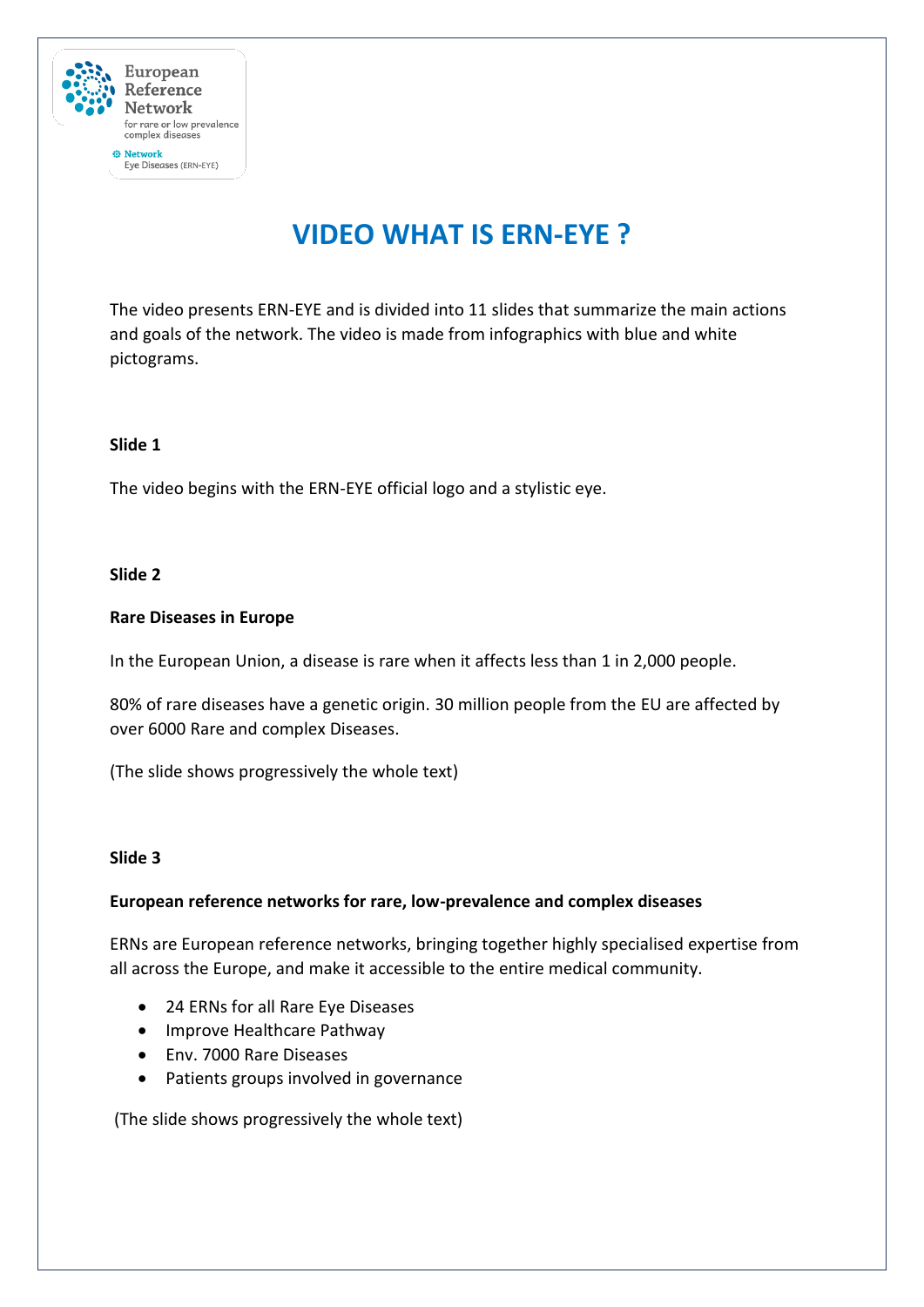

# **Slide 4**

ERN-EYE the European Reference Network dedicated to Rare Eye Diseases

- 13 founding countries
- 29 Hospitals
- 900 Rare Eye Diseases
- 24 000 patients in our centers

(The slide shows pictograms for each number)

## **Slide 5**

## **Founding members**

(The slide shows the founding members on a map of Europe one by one: Belgium, Czech Republic, Denmark, Estonia, France, Germany, Italy, Latvia, Lithuania, Netherland, Poland, Portugal, and United Kingdom)

## **Slide 6**

## **4 thematic groups on Rare Eye Diseases:**

- Working group 1 **:** RETINAL RARE EYE DISEASES
- Working group 2 : NEUROOPHTALMOLOGY
- Working group 3 : PEDIATRIC OPHTALMOLOGY
- Working group 4 : ANTERIOR SEGMENT

(The slide shows each working group with, in the center, a diagram of the eye to show the different specialties.)

## **Slide 7**

6 transversal working groups dedicated to:

- Low vision, daily life and patient group
- Genetic diagnostics
- Registries &epidemiology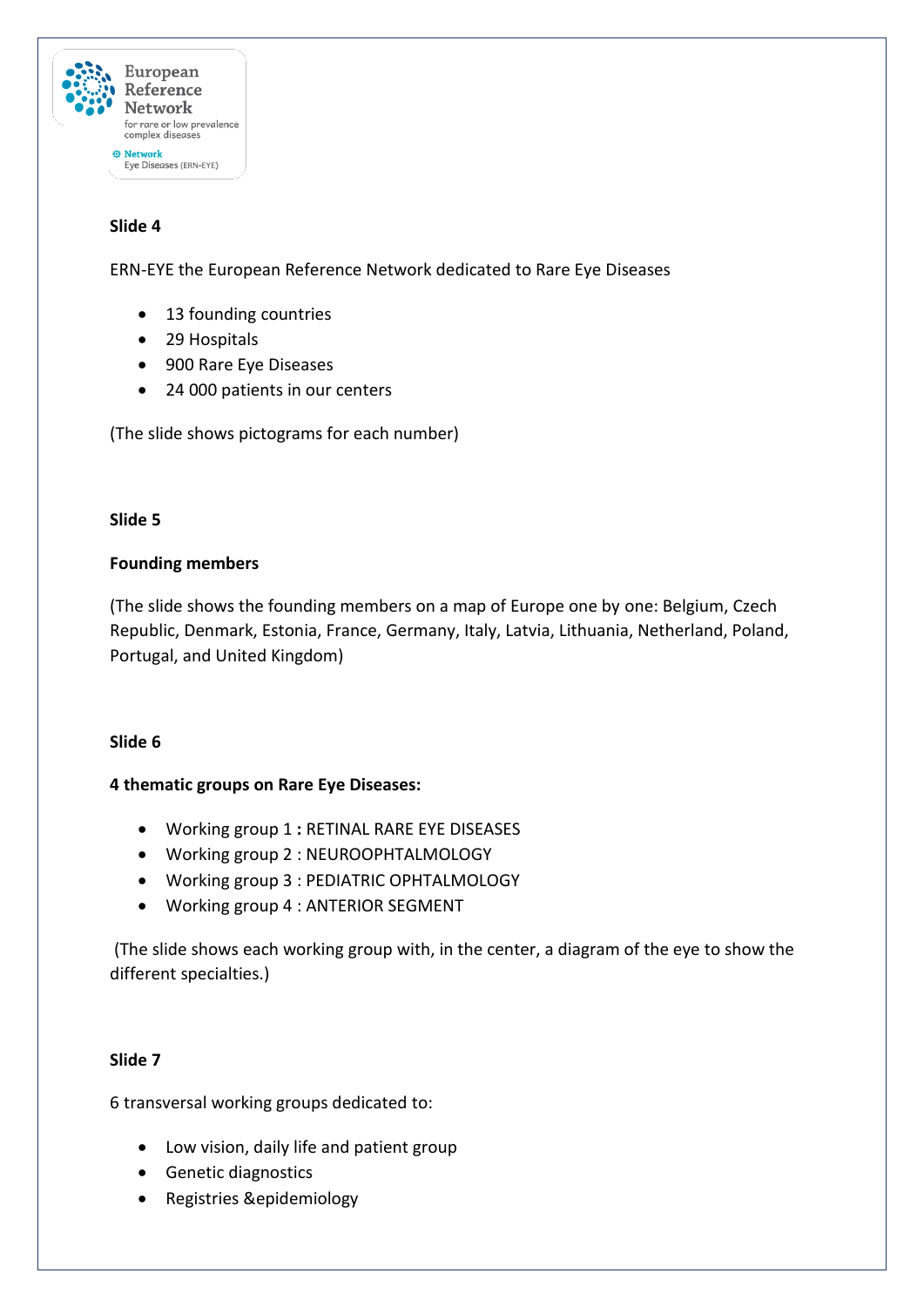

- Research
- Education, training & guidelines
- Communication, management & quality

(The slide shows each transversal groups with some pictograms to illustrate them)

#### **Slide 8**

#### **ERN-EYE goals are**

- 1) Improve patient trajectory in the EU : Virtual clinic
- 2) Reduce inequalities of patient care in the EU
- 3) Reduce the time to diagnosis and care
- 4) Ensure molecular diagnosis to the largest number of patients in the EU
- 5) Bring diagnosis to the undiagnosed
- 6) Facilitate involvement of patients in clinical trials
- 7) Give access to innovation
- 8) Provide tools for education and communication

(The slide shows the goals one by one)

#### **Slide 9**

## **Virtual Clinic**

The Networks main aim is the development of a virtual clinic to facilitate **cross-border dissemination of expertise.**

(The slide shows a diagram that begins with the patient, goes to the clinician, then to the healthcare provider and the experts panel (via a computer). These experts give recommendations that come back to the clinician.)

#### **Slide 10**

## **To inform you**

- Congress presentations
- Website